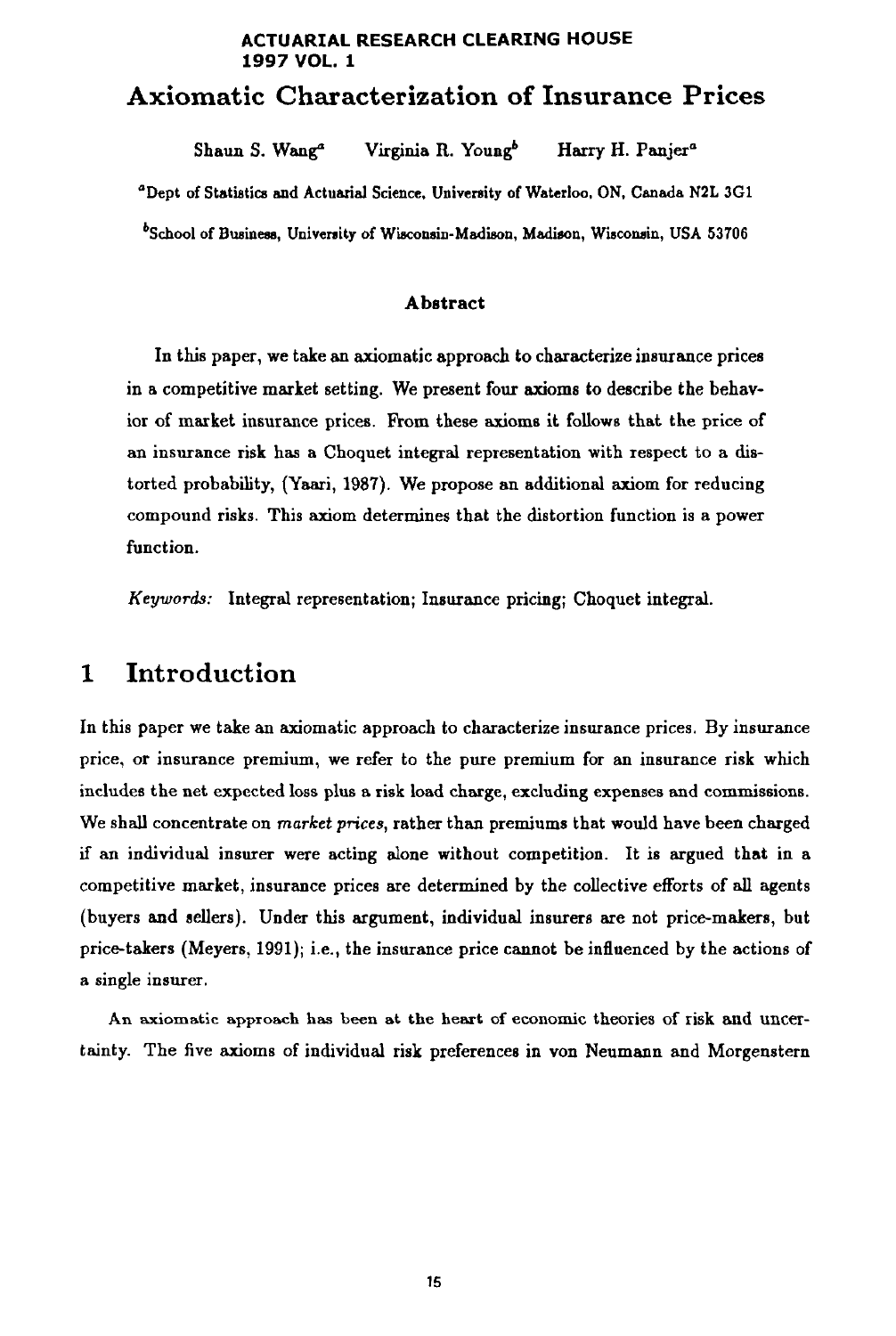(1947) laid the foundation for expected utility (EU) theory. Yaari (1987) proposes a dual axiom to the independence axiom in EU and, thus, establishes a competing dual theory for risk and uncertainty.<sup>1</sup> In Yaari's dual theory, the certainty equivalent of a uniformly bounded economic prospect  $V$ ,  $(0 \le V \le 1)$ , can be represented as a Choquet integral:

$$
\int_0^1g[S_V(t)]dt,
$$

where  $S_V(t) = Pr{V > t}$ ,  $0 \le t \le 1$ , is the decumulative distribution function of V and g is an increasing function with  $g(0) = 0$  and  $g(1) = 1$ .

In this paper, we first present four axioms to describe the behavior of insurance prices in a competitive market. As a refinement of a mathematical result of Greco (see Denneberg, 1994), we show that from these axioms it follows that the price for an insurance risk has a Choquet integral representation with respect to a distorted probability. This extends the result of Yaari (1987) to unbounded random variables. This paper also contributes by

- $\bullet$  Providing market interpretations of insurance prices and axioms for insurance price behaviors. This differs from the economic theories of Yaari (1987) and Schmeidler (1989) which concern individual risk preferences.
- Furthering the axiomatic approach by adding an additional axiom for reducing compound risks. This axiom determines that the distortion function is a power function. This provides a theoretical justification for the PH-transform method in insurance pricing (Wang, 1995, 1996a,b).
- Describing how our results are analogous with the principle of no arbitrage.

### **2** Market premium functional

Let  $\mathcal X$  be the set of non-negative random variables which represent the random losses associated with insurance contracts. We can think of a risk  $X \in \mathcal{X}$  as a measurable nonnegative real valued function on an underlying measure space  $(\Omega, \mathcal{A}, P)$ , in which  $\mathcal{A} \subset 2^{\Omega}$ is a  $\sigma$ -algebra and P is a probability measure. The set  $\Omega$  is the collection of outcomes, or

<sup>&</sup>lt;sup>1</sup>For an account of the axioms in EU and Yaari's dual theory, see Quiggin (1993).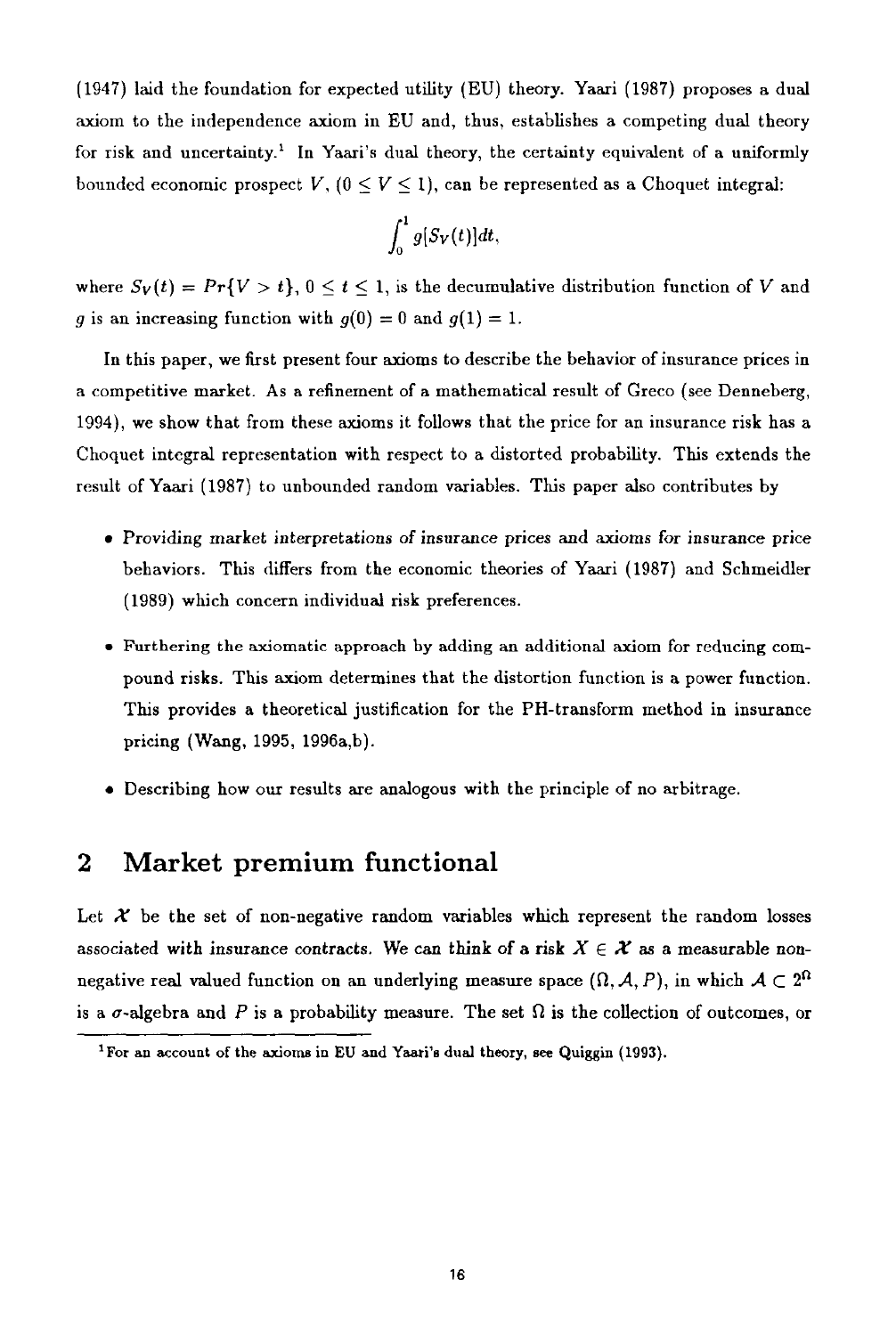states of the world, and the  $\sigma$ -algebra of subsets  $A$  is the collection of events. Thus, market premiums can be described as a functional from the set of insurance risks to the extended non-negative real numbers

$$
\mathrm{H}:\mathcal{X}\rightarrow [0,\infty].
$$

In this section we propose some axioms for this functional.

Axiom 1 (Conditional State Independence) For a given market condition, the price *of an insurance risk X depends only on its distribution.* 

We will use the decumulative distribution function (ddf) (or survival function) to characterize the distribution of  $X$ . The ddf of  $X$  is denoted as

$$
S_X(t) = P\{\omega : X(\omega) > t\}, \quad t \geq 0.
$$

The price charged for a risk depends on the given market condition in some way. The market condition reflects the character of the market as a whole. For example, in a perfect market, with infinitely many players, perfect information and complete diversifiability of risks, the price should be the expected value, since the market should not provide rewards for diversifiable risks. When markets are incomplete, imperfect, and risks are not diversifiable without cost, the market will allow prices in excess of the expected value to reflect these conditions. This can lead to different prices in different markets with different degrees of incompleteness, imperfection and diversifiability. However, two risks with identical distributions in the same market should have identical prices because the probability distribution of the losses should determine the price, not the particular state of the world that leads to a given loss. Therefore, under Axiom 1, the market premium function H satisfies the property that  $H[X] = H[X']$  if  $S_X = S_{X'}$ .

We now provide a basic axiom for comparing risks.

Axiom 2 (Monotonicity) For *two risks* X and Y in X, if  $X(\omega) \leq Y(\omega)$ , for all  $\omega \in \Omega$ , *a.s., then*  $H[X] \leq H[Y]$ .

This axiom is reasonable because if a risk  $Y$  results in a larger insurance claim than risk  $X$  in (almost surely) every state of the world, then the insurance price for  $Y$  should be greater than the price for  $X$ .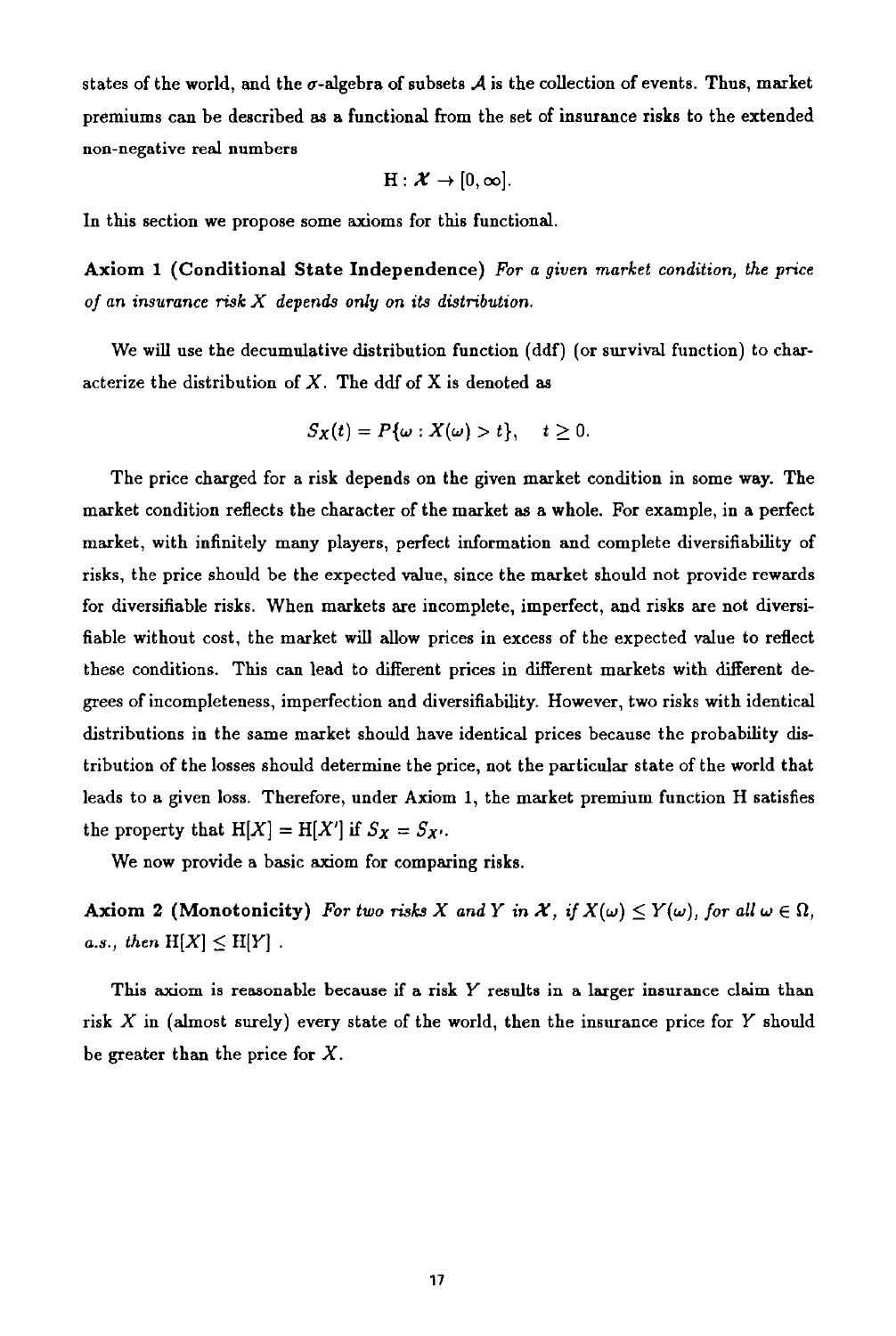Besides the concept of monotonicity, another useful concept for comparing risks is the stochastic dominance.

Definition 1 *For two risks*  $X$  and  $Y$  in  $X$ ,  $X$  is said to precede  $Y$  in first stochastic dominance (FSD) *if*  $S_X(t) \leq S_Y(t)$  for all  $t \geq 0$ .

*Kaas et al.* (1994, Theorem 1.2, pp. 14-15) show the following relationship between monotonicity and FSD.

**Lemma 1** *If* X precedes Y in FSD, then there exists a random variable Y' with  $S_{Y'} = S_Y$ such that  $X \leq Y'$  with probability one.

As an immediate application of Lemma 1, we have the following result.

Proposition 1 *IfH satisfies Axioms I and 2, then H preserves FSD. In other words, for two risks X and Y in X, if*  $S_X(t) \leq S_Y(t)$  *for all t*  $\geq 0$ *, then*  $H[X] \leq H[Y]$ .

Hadar and Russell (1969) give the following equivalent conditions for FSD.

- 1.  $S_X(t) \leq S_Y(t)$ , for all  $t > 0$ . That is, for every t, risk Y has a higher tail probability.
- 2. For every decision-maker with an increasing utility function  $u: E[u(-X)] \geq E[u(-Y)].$ *That is, every individual who thinks more wealth is better views Y as more risky than X.*
- 3. Y is derived from  $X$  by the addition of a random variable that is non-negative with probability one. *That is, Y equals X plus an additional risk.*

If one considers any of these three equivalent conditions, it is natural for the market to view  $Y$  as being more risky than  $X$ . Hence, Axioms 1 and 2 require that the market premium for risk  $Y$  will be greater than the one for risk  $X$ .

It is important to describe how the premium functional H operates when adding two risks. To do so, we use the concept of comonotonicity of risks.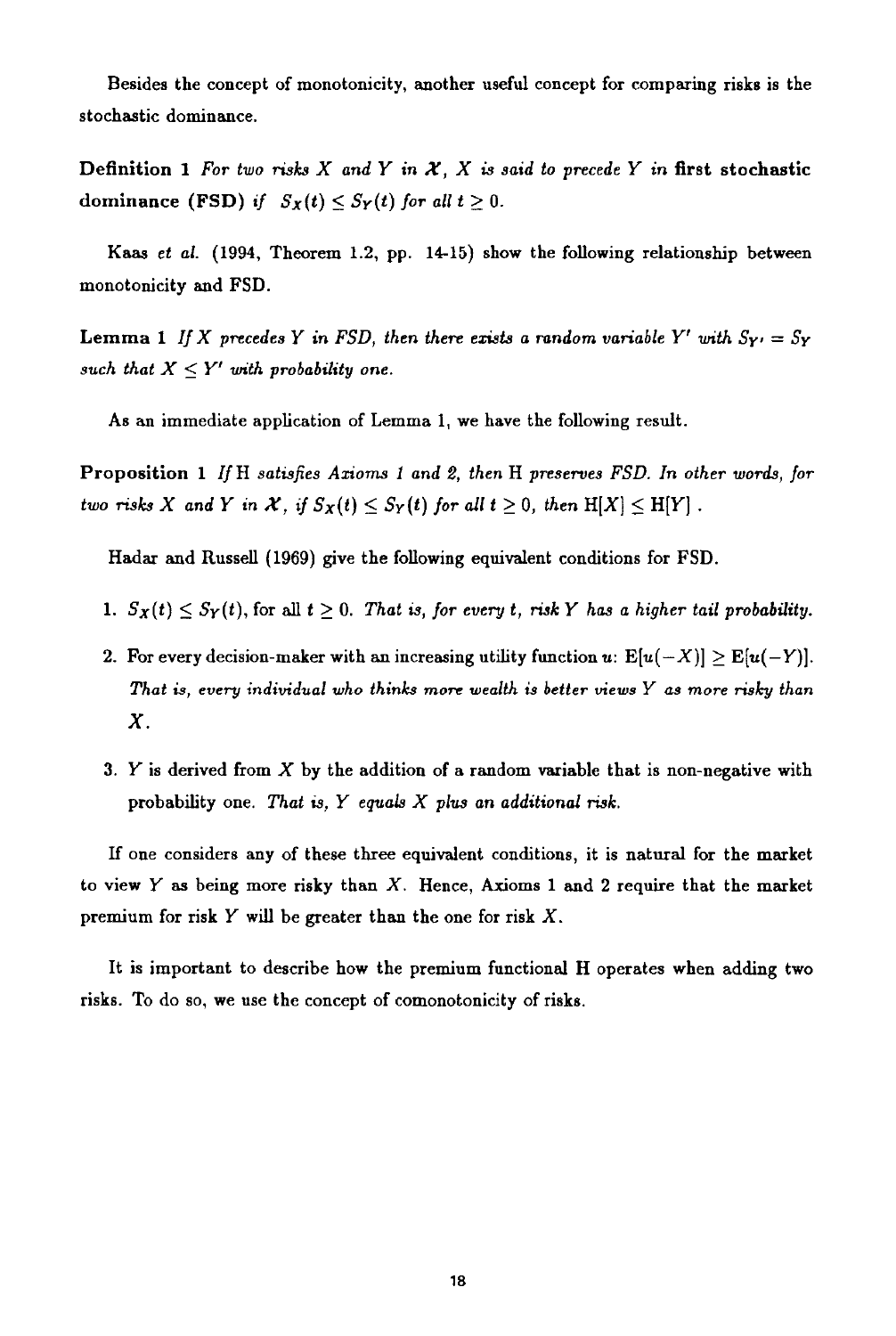**Definition 2** Let X and Y be random variables belonging to  $\mathcal{X}$ . We say that X and Y are comonotonic *if, and only if, the inequality* 

$$
[X(\omega_1)-X(\omega_2)][Y(\omega_1)-Y(\omega_2)]\geq 0
$$

*holds almost surely (a.s.) for*  $\omega_1$  and  $\omega_2$  in  $\Omega$ .

The term comonotonic comes from 'common monotonic' and is discussed by Schmeidier (1986) and Yaari (1987). The following equivalent condition is given by Denneberg (1994, pp. 54-55).

Proposition 2 *Let X and Y belong to X. Then X and Y are comonotonic if, and only if, there exists*  $Z \in \mathcal{X}$  and increasing real functions f and g such that

$$
X = f(Z), \qquad Y = g(Z).
$$

Yaari (1987, pp.104) states the following about the concept of comonotonicity:

*-- %omonotonicity is a distribution-free property, in the sense that it is invariant under changes in the underlying measure. It is, in fact, an analogue of perfect correlation for this distribution-free setting. When two random variables are comonotonic, then it can be said that neither of them is* hedge *against the other. The variability of one is never tempered by counter-variability of the other."* 

If  $X$  and  $Y$  are comonotonic, the outcomes of  $X$  and  $Y$  always move in the same direction (good or bad), thus there is no hedge or diversifiability when pooling the two risks. For instance, quota shares or excess-of-loss layers of the same risk are comonotonic.

In a competitive market, Venter (1991) claims that additivity of insurance prices is required to avoid systematic arbitrage opportunities. However, strict additivity fails to explain the pooling effect, which is believed to be the essence of insurance (e.g. Albrecht, 1992). Therefore, instead of requiring additivity for all risks, we impose a *weaker* constraint by requiring additivity for *comonotonic* risks only. For comonotonic risks X and Y, let  $W = X + Y$ . The market price for W is at least the sum  $H[X] + H[Y]$  because of the no-hedge condition (or non-diversifiability). On the other hand, the price for W cannot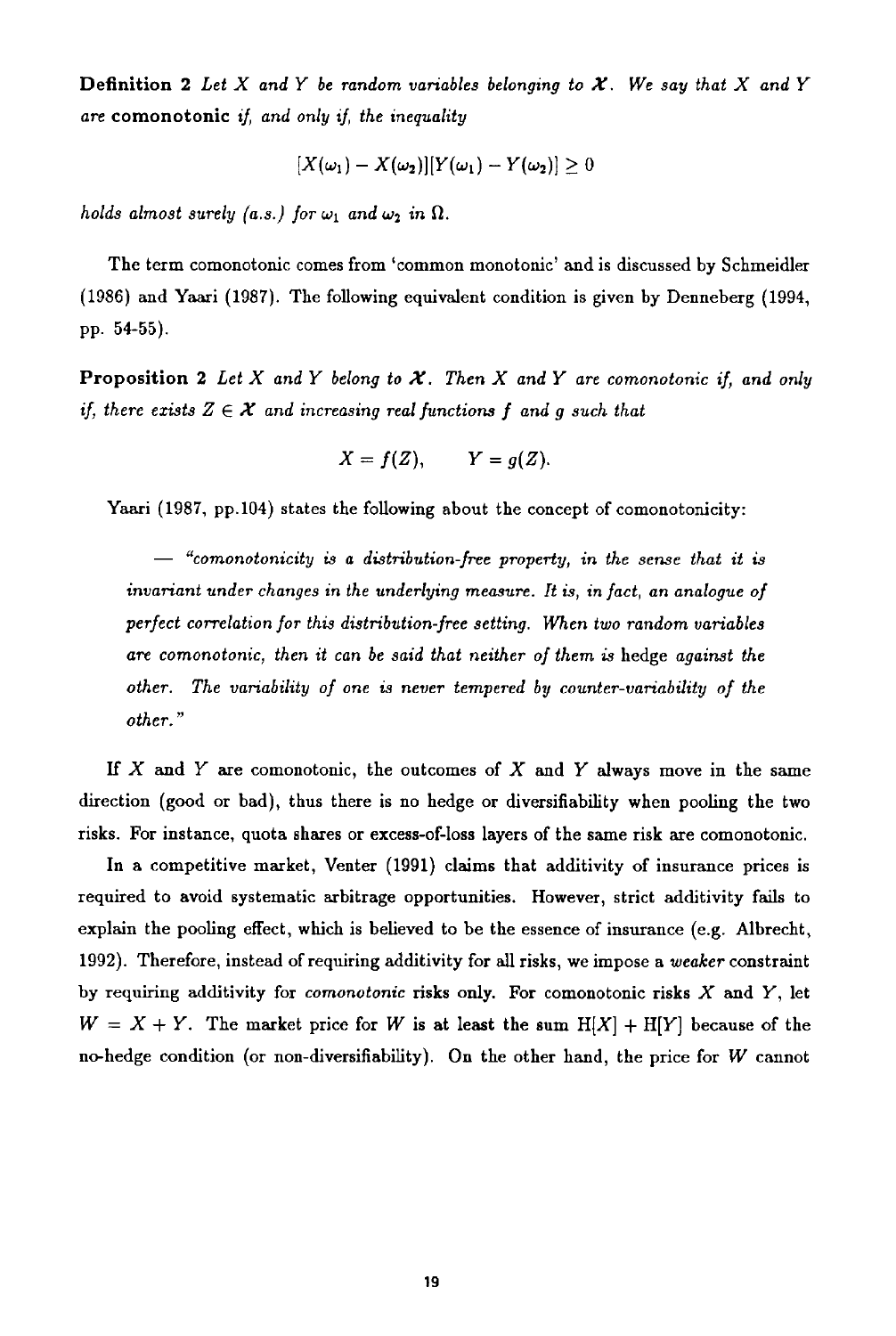exceed  $H[X] + H[Y]$ , because otherwise the policyholder can just buy separate insurance policies from different insurers.

Axiom 3 (Comonotonic Additive) *If*  $X$  and  $Y$  in  $X$  are comonotonic, then

$$
H[X + Y] = H[X] + H[Y].
$$

We also propose that the market premium functional H satisfies two mild continuity properties:

Axiom 4 (Continuity) *For*  $X \in \mathcal{X}$  and  $d \geq 0$ , the functional H satisfies

$$
\lim_{d\to 0+} H[(X-d)_+] = H[X],
$$

*and* 

$$
\lim_{d\to\infty} H[\min(X,d)] = H[X],
$$

*in which*  $(X - d)_+ = \max(X - d, 0)$ .

In Axiom 4, the first condition says that a small truncation in the loss variable results in a small change in premium; the second condition says that H can be calculated by approximating  $X$  by bounded variables. The continuity property has also been applied by Hiirlimann (1994, Theorem 4.1).

## **<sup>3</sup>**Choquet integral representation

Consider a set function  $\gamma : A \to [0, \infty)$ . Assume that the set function  $\gamma$  is finite, zero on the empty set, and monotone; that is,  $\gamma(\phi) = 0$ ,  $\gamma(\Omega) < \infty$ , and

$$
A, B \in \mathcal{A}, \quad A \subset B \implies \gamma(A) \leq \gamma(B).
$$

For a non-negative, real-valued random variable  $X$ , the Choquet integral of  $X$  with respect to  $\gamma$  can be evaluated as

$$
\int X d\gamma = \int_0^\infty \gamma\{\omega : X(\omega) > t\} dt.
$$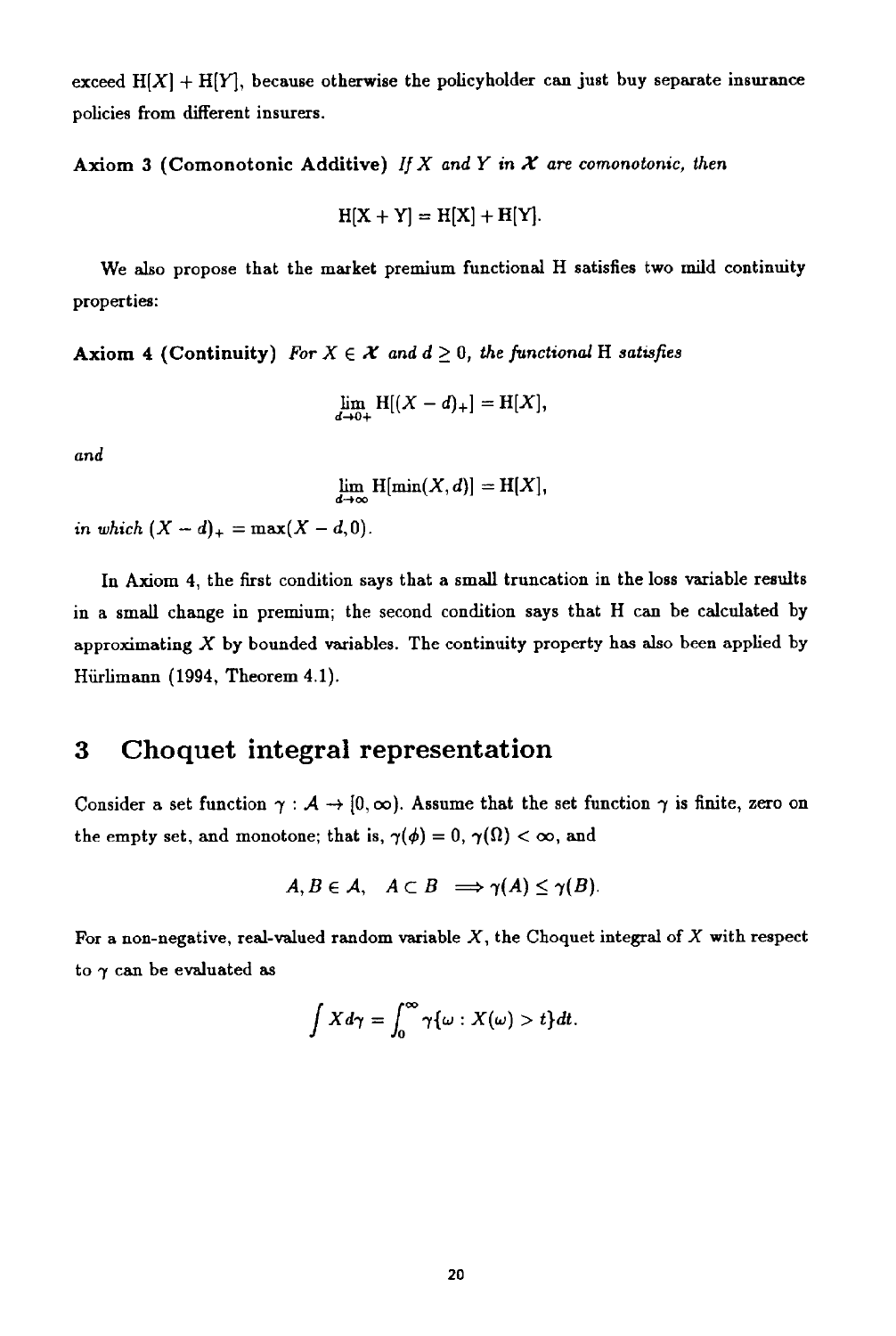Definition 3 Let P be a probability measure on a  $\sigma$ -algebra A in  $2^{\Omega}$ . For an increasing *function g on* [0,1] *with*  $g(0) = 0$  *and*  $g(1) = 1$ , *the set function*  $\gamma = g \circ P$  *is called a* distorted *probability and the function 9 is called a* distortion function.

Under the distorted probability  $\gamma = g \circ P$ , the Choquet integral of  $X \in \mathcal{X}$  can be evaluated as

$$
\int X d\gamma = \int_0^\infty g \circ P\{\omega : X(\omega) > t\} dt = \int_0^\infty g[S_X(t)] dt.
$$

Theorem I (Greeo) *If the market premium functional* 

$$
\mathrm{H}:\mathcal{X}\rightarrow[0,\infty]
$$

satisfies Azioms 2-4, then there is a unique monotone set function  $\gamma$  on A, such that

$$
\mathbf{H}[X] = \int X d\gamma.
$$

The set function  $\gamma$  is given by  $\gamma(A) = H[I_A]$ ,  $A \in \mathcal{A}$ .

**Proof:** This representation theorem was proved by Greco (Denneberg, 1994).  $\Box$ 

In fact, if we also assume that H satisfies Axiom 1, then we can write  $\gamma$  as a distorted probability,  $g \circ P$ ; however, g will not necessarily be unique. If we impose a constraint on the collection of risks  $X$ , then we can show that  $g$  is unique, and we have the following theorem.

**Theorem 2** Assume that the collection of risks  $\mathcal X$  contains all the Bernoulli(u) random *variables,*  $0 \le u \le 1$ . If the market premium functional

$$
\mathrm{H}:\mathcal{X}\rightarrow[0,\infty]
$$

*satisfies Axioms I-4, then there is a unique distortion function g such that* 

$$
H[X] = H[1] \int X d(g \circ P) = H[1] \int_0^\infty g[S_X(t)] dt,
$$

in which 1 represents the degenerate random variable which equals 1 with probability one.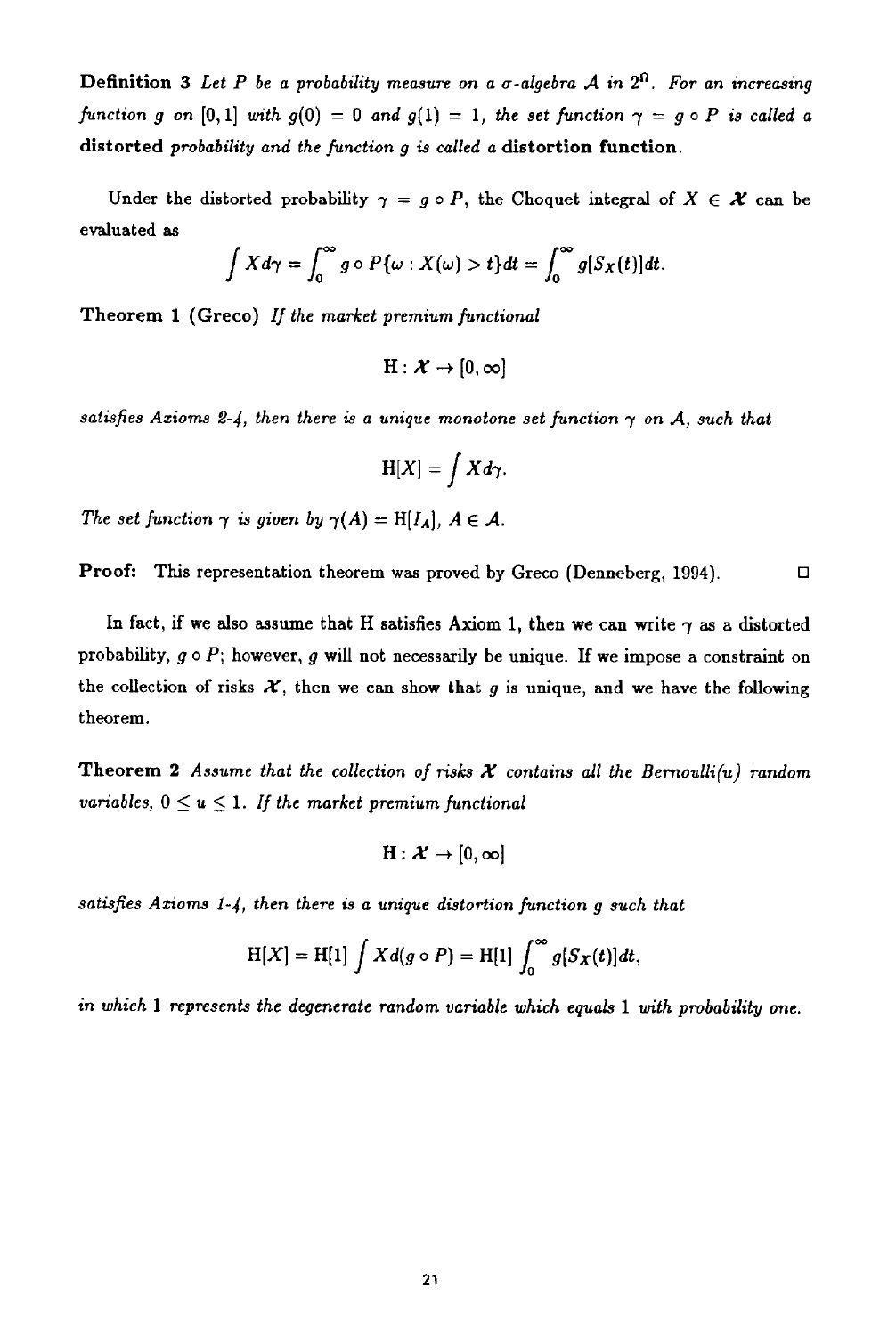**Proof:** By Theorem 1, there exists a unique monotone set function  $\gamma$  on A, such that

$$
H[X] = \int X d\gamma.
$$

The monotone set function  $\gamma$  is given by  $\gamma(A) = H[I_A], A \in \mathcal{A}$ . We now only need to show that  $\gamma = H[1]$  (g o P) in which g is a unique distortion.

Step 1. Assume that  $H[1] = 1$ .

Define  $g: [0, 1] \to [0, 1]$  by  $g(u) = H[I_u]$  in which  $I_u$  is a Bernoulli $(u)$  random variable,  $u \in [0, 1]$ , with

$$
P\{\omega: I_{\mathbf{u}}(\omega)=0\}=1-\mathbf{u}, \qquad P\{\omega: I_{\mathbf{u}}(\omega)=1\}=u.
$$

Note that  $H[I_u] = \gamma\{\omega : I_u(\omega) = 1\}$  by Theorem 1. Also note that, by Axiom 1, g is well-defined.

To show that g is a distortion, first observe that  $g(0) = H[I_0] = 0$ . Indeed, because  $I_0$ is comonotonic with respect to all random variables X,  $H[X] = H[I_0 + X] = H[I_0] + H[X]$ which implies that  $H[I_0] = 0$ . Second, g is increasing because H preserves FSD. Finally,  $g(1) = H[I_1] = 1$ , by assumption. Therefore, g is a distortion on [0,1].

We have defined g so that for  $0 \leq t < 1$ ,

$$
\gamma\{\omega: I_{\mathbf{u}}(\omega) > t\} = \gamma\{\omega: I_{\mathbf{u}}(\omega) = 1\} = g(u) = g(S_{I_{\mathbf{u}}}(t));
$$

and for  $t \geq 1$ ,

$$
\gamma\{\omega: I_{\mathbf{u}}(\omega) > t\} = \gamma(\phi) = 0 = g(0) = g(S_{I_{\mathbf{u}}}(t)).
$$

We want to show that  $\gamma\{\omega : X(\omega) > t\} = g[S_X(t)]$  for all  $X \in \mathcal{X}$  and  $t \geq 0$ .

For a given  $X \in \mathcal{X}$  and for a fixed  $t \geq 0$ ,  $S_X(t) \in [0, 1]$ , so define a Bernoulli random variable  $I_{S_X(t)} : \Omega \to [0, \infty]$  by

$$
I_{S_X(t)}(\omega) = \begin{cases} 0, & \text{if } X(\omega) \leq t, \\ 1, & \text{if } X(\omega) > t. \end{cases}
$$

Then,

$$
\gamma\{\omega:X(\omega)>t\}=\gamma\{\omega:I_{S_X(t)}(\omega)=1\}=g[S_X(t)]
$$

and it follows that

$$
H[X] = \int X d\gamma = \int_0^\infty \gamma\{\omega : X(\omega) > t\} dt = \int_0^\infty g[S_X(t)] dt.
$$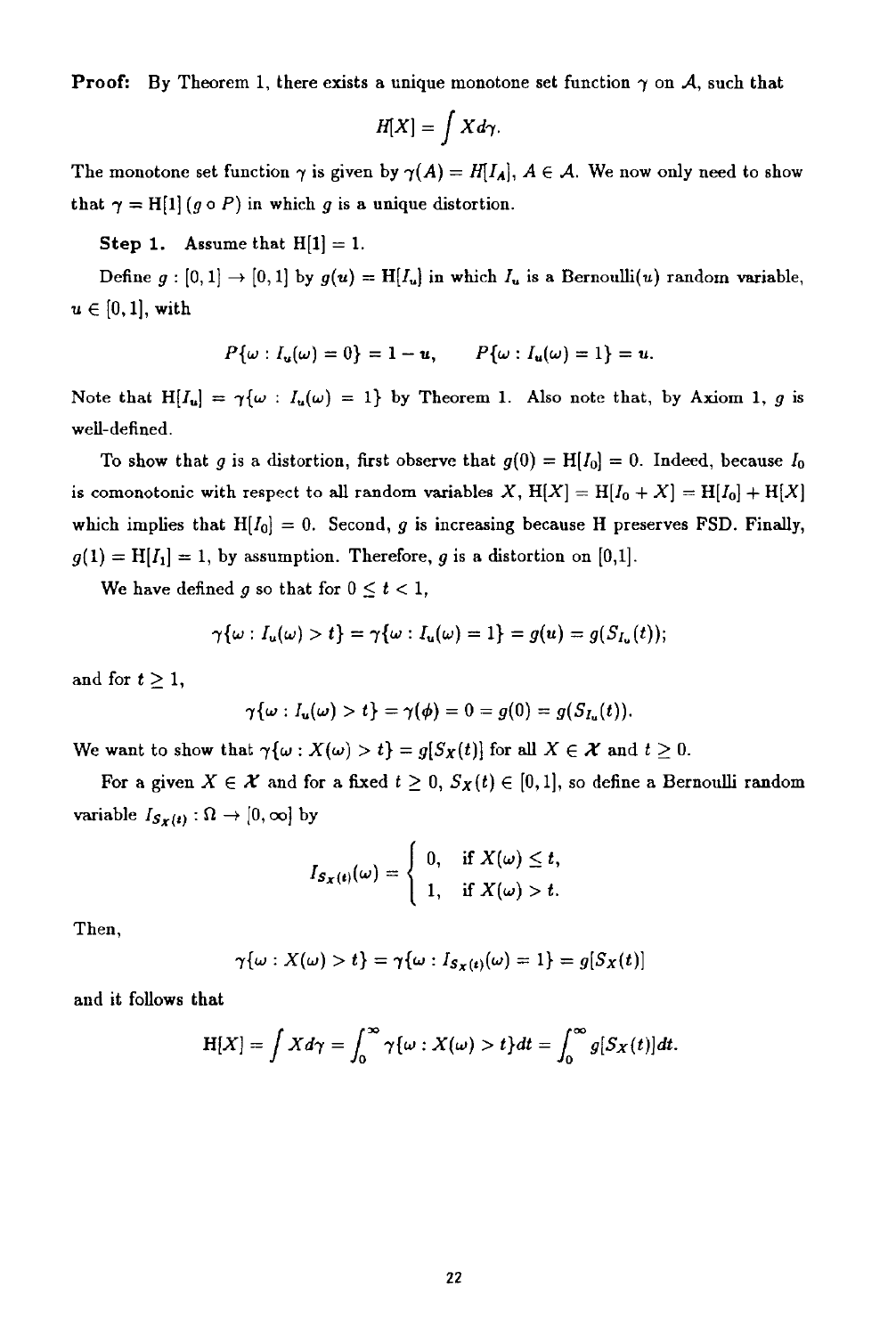Step 2. Drop the assumption of  $H[1] = 1$  and consider the premium functional  $H'[X] = H[X]/H[1]$ . Note that if H satisfies Axioms 1-4 then so does H'.

Another plausible requirement on the premium functional is so-called no unjustified risk loading: For a degenerate variable  $X = 1$  with probability one, the insurance price is  $H[X] = 1.$ 

**Theorem 3** Assume that the collection of risks  $X$  contains all the Bernoulli(u) random *variables,*  $0 \le u \le 1$ . The premium functional H satisfies Azioms 1-4 and H[X] = 1 if, *and only if, H has a Choquet integral representation:* 

$$
H[X] = \int X d(g \circ P) = \int_0^\infty g[S_X(t)] dt,
$$

where g is increasing with  $q(0) = 0$  and  $q(1) = 1$ . Furthermore, the following properties *hold:* 

- Non-negative loading:  $E[X] \leq H[X]$ , for all X, if and only if  $g(u) \geq u$ , for all  $u \in [0, 1]$ .
- Non-excessive loading:  $H[X] < max(X)$ .
- *Scale and translation invariant:*  $H[aX + b] = aH[X] + b$ , for  $a \ge 0$ ,  $b \ge 0$ .
- *Sub-additivity:* If g is concave,  $H[X + Y] \leq H[X] + H[Y]$ .
- *Ifg is concave, then H preserves the second stochastic dominance. That is,*

$$
\int_x^{\infty} S_X(t) dt \leq \int_x^{\infty} S_Y(t) dt, \text{ for all } x \geq 0 \Longrightarrow H[X] \leq H[Y].
$$

Proof; The "only if" part is a direct application of Theorem 2. For a proof of the "if" part as well as the listed properties see Denneberg (1994, pp. 64 and 71) and Wang (1996a).  $\Box$ 

Theorem 3 says that market prices are just expectations with respect to a new measure; however, this measure is not necessarily additive. This theorem is essentially Yaari's Representation Theorem (1987) extended to unbounded random variables. Also, we can extend Theorems 1-3 to represent a premium functional on the collection of real-valued random variables  $X$ , Appendix A. For a real-valued loss variable, the negative part refers to a gain; for instance, in life insurance the loss variable can assume both positive and negative values for periodic premium payments.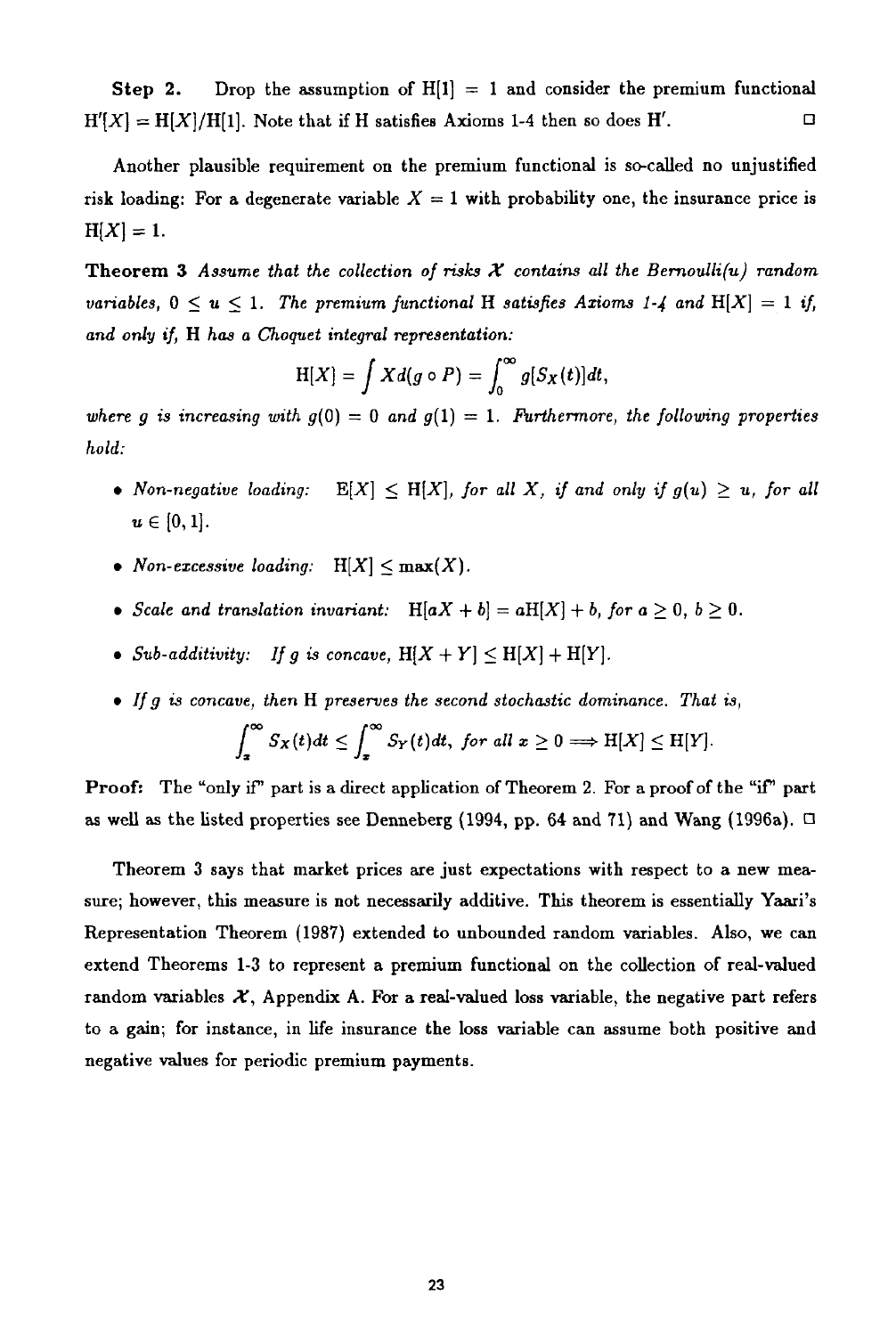## **4** Valuation of compound Bernoulli risks

Consider a compound Bernoulli risk  $X = IY$ , where I is a Bernoulli frequency random variable with probability of occurrence  $q = Pr{I = 1} = Pr{X > 0}$ , and Y represents the loss severity random variable given that a loss has occurred (that is,  $Y = X|X > 0$ ).

Suppose that two parties A and B have entered the following agreement: In the event that a loss occurs  $(I = 1)$ , party A pays the market premium H[Y] to B, and in exchange, party B pays the actual loss amount Y. In this mutual agreement, party A faces a contingent payout of IH[Y], and party B faces a contingent payout of *IY.* In order to avoid any arbitrage opportunities, it is necessary that the market evaluates these two contingent payouts as having the same price. Thus, to evaluate the compound risk *IY,* one can substitute the market price  $H[Y]$  for the loss severity variable Y. It follows that the compound risk *IY* is reduced to a one-stage risk,  $Z = I H[Y]$  with  $Pr{Z = 0} = 1 - q$  and  $Pr{Z = H[Y]} = q.$ 

In summary, we put forward the following axiom.

Axiom 5 (Reduction of Compound Bernoulli Risks) Let X = *IY be a compound Bernoulli risk, where the Bernoulli frequency random variable I is independent of the loss severity random variable*  $Y = X|X > 0$ . Then the market prices for risks  $X = IY$  and IH[Y] *are equal.* 

Theorem  $4$  Assume that the collection of risks  $\mathcal X$  contains all the Bernoulli random vari*ables. Then the market premium functional H satisfies Axioms I-5 if, and only if, H can be represented as* 

$$
H[X] = \int_0^\infty [S_X(t)]^r dt,
$$
 (1)

*where r is some unique positive constant.* 

**Proof:** The "if" part. Note that for  $X = IY$  and  $I \sim \text{Bernoulli}(u)$ ,  $0 \le u \le 1$ ,  $S_X(t) = u S_Y(t)$  for all  $t > 0$ . If  $g(x) = x^r, r > 0$ , then

$$
H[X] = u^r H[Y] = H[I]H[Y].
$$

Thus, if g is a power function,  $g(x) = x^r$ , then H satisfies Axioms 1-5.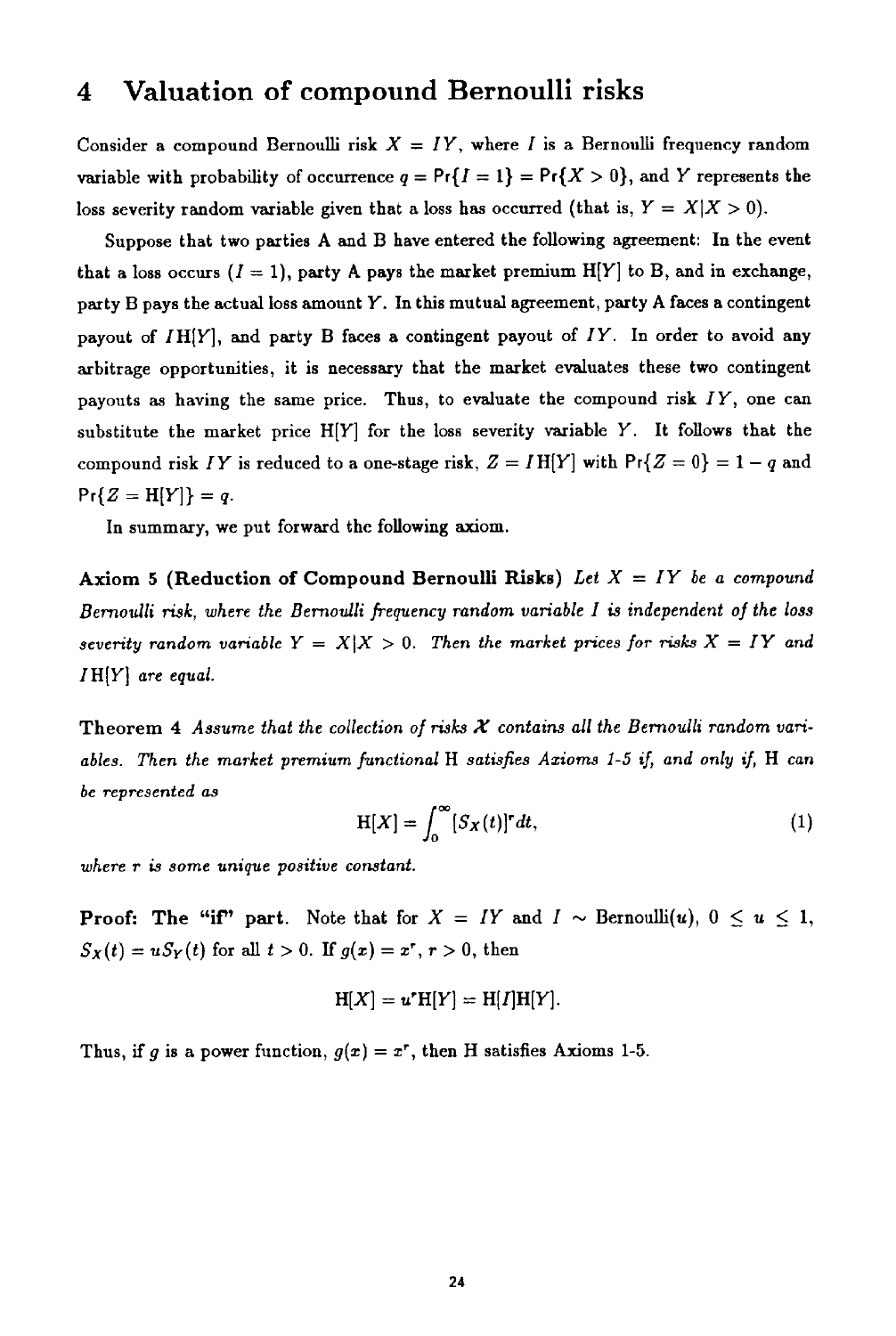The "only if" part. First, Axiom 5 implies that  $H[1] = H[1]H[1]$  (by letting I and Y be degenerate at 1) and, thus,  $H[1] = 1$ . By Theorem 3, Axioms 1-5 imply that there exists a unique distortion function  $g : [0,1] \rightarrow [0,1]$  such that

$$
H[X] = \int_0^\infty g[S_X(t)]dt.
$$

We need to show that Axiom 5 implies that  $q$  is a power function.

We choose the following claim severity distribution:

$$
\Pr\{Y=1\}=1-w,\qquad \Pr\{Y=2\}=w,\qquad 0
$$

Note that Y has the decumulative distribution function:

$$
S_Y(t) = \begin{cases} 1, & \text{if } 0 \leq t < 1, \\ w, & \text{if } 1 \leq t < 2, \\ 0, & \text{if } 2 \leq t < \infty, \end{cases}
$$

and  $X = IY$  has the decumulative distribution function:

$$
S_X(t) = \begin{cases} q, & \text{if } 0 \leq t < 1, \\ q w, & \text{if } 1 \leq t < 2, \\ 0, & \text{if } 2 \leq t < \infty. \end{cases}
$$

From Theorem 3, the market price for  $Y$  is

$$
H[Y] = \int_0^1 g(1)dt + \int_1^2 g(w)dt = 1 + g(w),
$$

and the market price for  $X = IY$  is

$$
H[X] = \int_0^1 g(q) dt + \int_1^2 g(qw) dt = g(q) + g(qw).
$$

From Axiom 5, we have  $H[X] = H[IH[Y]]$ , or equivalently

$$
g(q)+g(q w)=g(q)[1+g(w)], \quad 0
$$

which yields that

$$
g(q w) = g(q) g(w), \quad 0 < q, w < 1.
$$

This is a well-known functional equation. From Aczél (1969, p.53),  $g$  is a power function,  $g(x) = x^r$  with  $r > 0$ .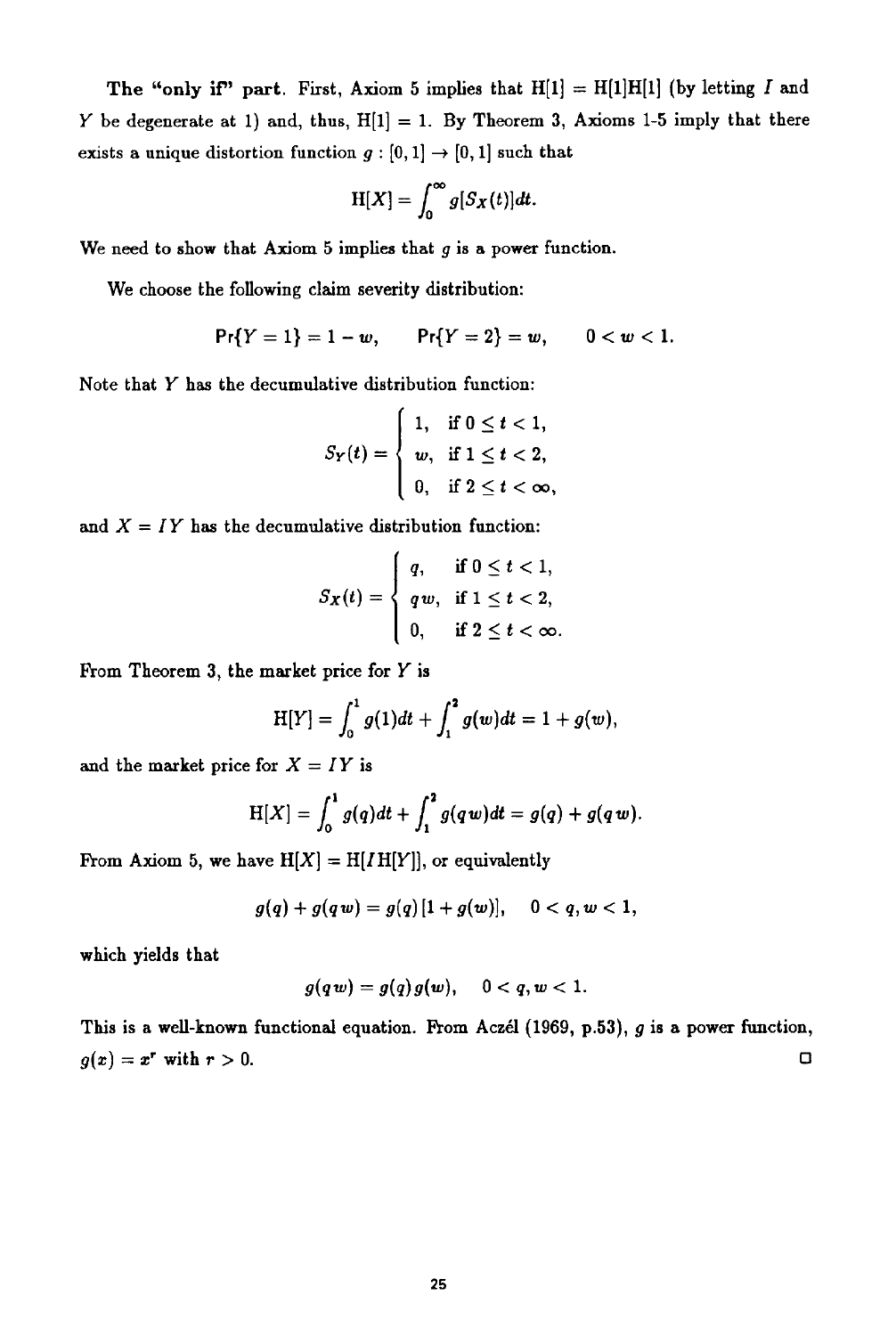Wang (1995) proposes a PH-transform principle of premium calculation as follows:

$$
H[X] = \int_0^\infty S_X(t)^{\frac{1}{2}} dt, \tag{2}
$$

where the exogenous index  $\rho \geq 1$  represents the level of aversion toward uncertainty. Note that the PH-transform principle  $(2)$  is formula  $(1)$  with r restricted to the interval (0, 1]. Axioms 1-5 provide an axiomatic justification for the PH-transform principle. Wang (1996b) examines some experimental insurance premium data and shows evidence for the power distortion function.

Closely related to the Choquet integral representation

$$
H[X] = \int_0^\infty g[S_X(t)]dt
$$

are two economic theories -- those of Yaari (1987) and Schmeidler (1989). Both economists use individual risk preference arguments, instead of using market arguments as we do in this paper. The major difference between the Schmcidler model and the Yaari model lies in the interpretation (Quiggin, 1993). Yaari assumes that the objective distributions arc known and one applies a distortion to the objective distribution. Schmeidler starts with acts, or risk preferences, and then infers a subjective non-additive set function. This difference in interpretation leads to different methods of conditioning risks upon given information: Following Yaari's theory one updates the objective distribution and then applies a distortion to the conditional predictive distribution. On the other hand, following Schmeidler's theory, one updates the non-additive measure directly. Wang and Young (1996) show that consistency between the two theories in conditioning risks using the Bayes' update rule requires that the distortion function  $q$  be a power function.

# **5 Analogy with the principle of no arbitrage**

Dybvig and Ross (1992) discuss pricing of risky assets via the principle of no arbitrage  $$ no strategy exists that guarantees a positive payoff in some contingency with no chance of a negative payoff and with no net investment. They show that in many cases, the absence of arbitrage is equivalent to the existence of a positive linear pricing rule; this is the first part of the Fundamental Theorem of Asset Pricing. Our axioms lead to a pricing rule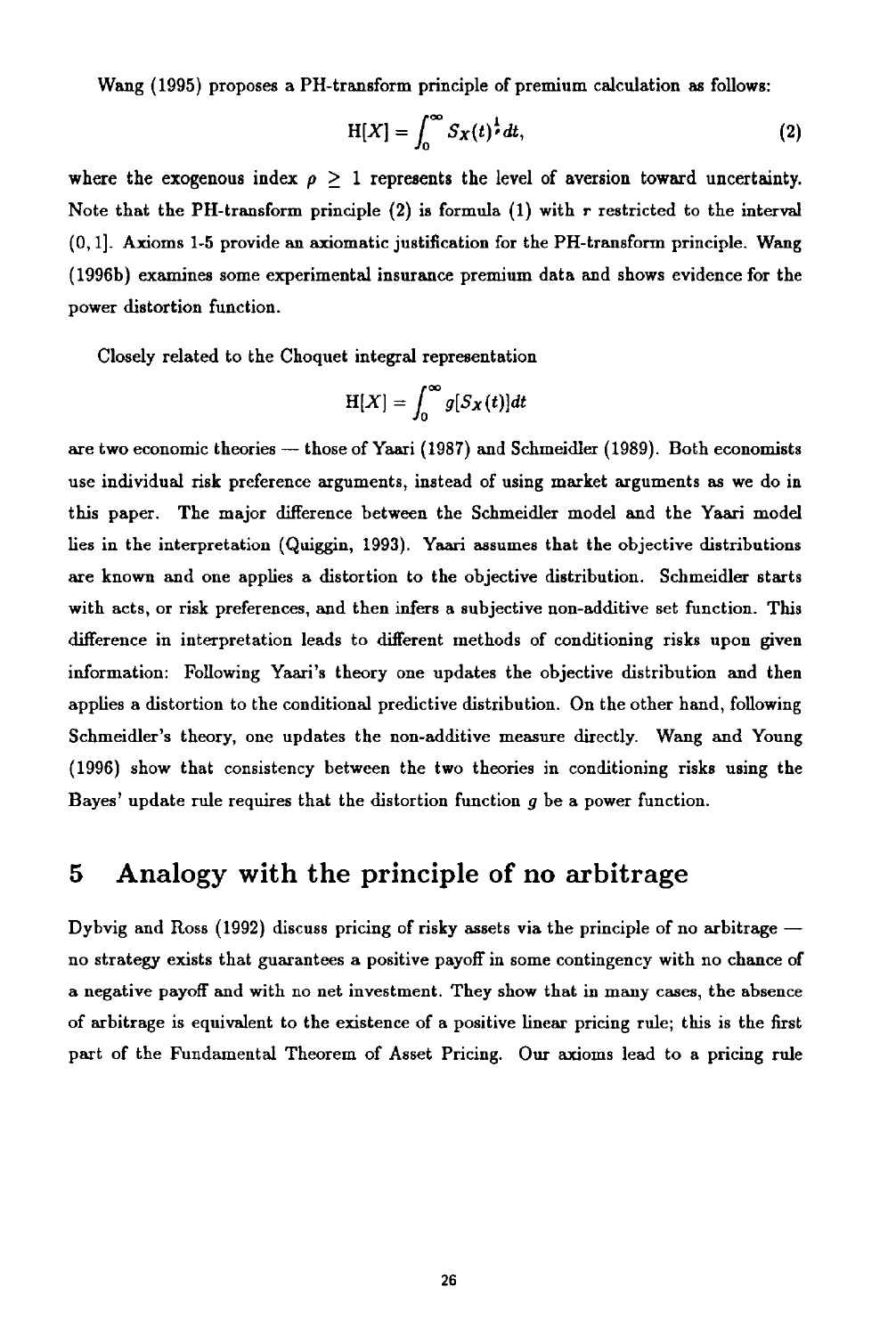that is not necessarily additive because we require additivity for comonotonic risks only, Axiom 3. Thus, one may think of our theory as a less restrictive version of the principle of no-arbitrage; we assume no arbitrage for comonotouic risks only.

Hickman and Young (1994) point out the parallel between no arbitrage and the axiom for consistency in subjective probability. The Italian actuary, de Finetti, proposed that one could determine a person's subjective probability as follows: The probability of an event  $E, P(E)$ , is the amount of money the person is willing to pay in exchange for 1 unit of money if the event  $E$  were to occur. One requires that the person is also willing to accept the reverse bet. Consistency is assured by not allowing the person to set up a series of gambles that guarantees a gain for at least one outcome and no loss for any outcome; that is, arbitrage is not permitted. This absence of arbitrage is a key consistency requirement for individuals assigning probabilities and is a characteristic of linear pricing rules, by the Fundamental Theorem of Asset Pricing.

There is also a parallel between our market pricing theory and subjective non-additive probability for individual risk assessment, as proposed by Schmeidler (1989) and Yaari (1987). Schmeidler and Yanri relax the independence axiom of EU theory so that it applies only to comonotouic risks. With respect to de Finetti's model, this relaxation of the independence axiom essentially means that consistency, or no arbitrage, is required only for comonotonic risks. In Schmeidler's theory, if the individual's utility function is linear, then the resulting subjective certainty equivalent of a risk is the Choquet integral of the risk with respect to a monotone set function, as is the market insurance price in our Theorem 1 (due to Greco). Yaari's axioms are similar to those of Schmeidler, but he requires that the subjective certainty equivalent of a constant be that constant. Therefore, in Yanri's theory, the subjective certainty equivalent of a risk is the Choquet integral of the risk with respect to a distorted probability, as is the market premium in our Theorem 3. Thus, we see that there is a parallel between individual risk assessment in the theories of Schmeidler and Yaari and the insurance market pricing rules we develop in this paper, just as there is a parallel between consistency of subjective probabilities in the theory of de Finetti and the principle of no arbitrage in pricing assets.

At the time of writing of this paper, Chateanneuf *et al.* (1996) consider properties of pricing rules in financial markets with frictions. They obtain a Choquet integral representa-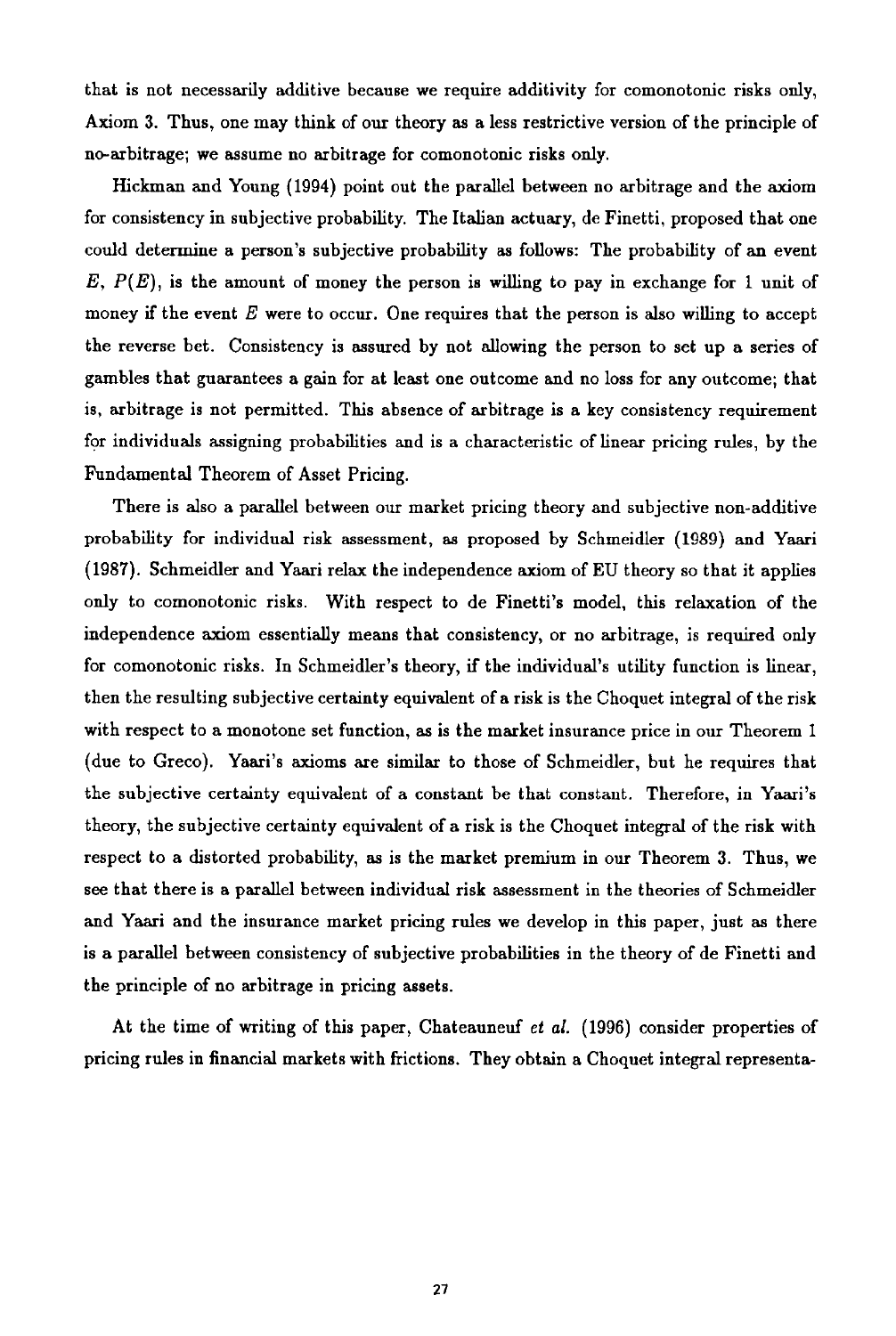tion and show that, among other things, their non-linear pricing rule can explain violation of put-call parity. Artzner et al. (1996) consider desirable properties of a risk measure and maintain that the Choquet integral can be used as a risk measure. We point out that the results of this paper can be applied to pricing in financial markets with frictions as well as to measuring risk.

Acknowledgments: We thank two anonymous referees for helpful suggestions. We also thank Richard D. phillips and Gordon E. Willmot for comments. The research of the first author was supported by a grant from the Actuarial Education and Research Fund.

#### **6 References**

- Aczél, J. (1969). *On Applications and Theory of Functional Equations, Academic Press,* New York.
- Artzner, P., Delbaen, F., Eber, J.M., and Heath, D. (1996). A characterization of measures of risk. Preprint 1996/14, Department of Mathematics, ULP Strasbourg.
- Albrecht, P. (1992). Premium calculation without arbitrage -- Discussion of Venter's paper, *ASTIN Bulletin,* 22, 247-254.
- Chateauneuf, A., Kast, R., and Lapied, A. (1996). Choquet pricing for financial markets with frictions, *Mathematical Finance* 6, 323-330.
- Denneberg, D. (1991). Preference reversal and the symmetric Choquet integral, *lfith Symposium on Operations Research,* University of Trier, 9-11 September, 1991.
- Denneberg, D. (1994). *Non-Additive Measure And Integral,* Kluwer Academic Publishers, Boston.
- Dybvig, P.H. and Ross, S.A. (1992). Arbitrage, in *The New Palgrave Dictionary of Money and Finance,* Vol. 1, 43-50, edited by P.K. Newman, M. Milgate, and J. Eatwell, Macmillan, London.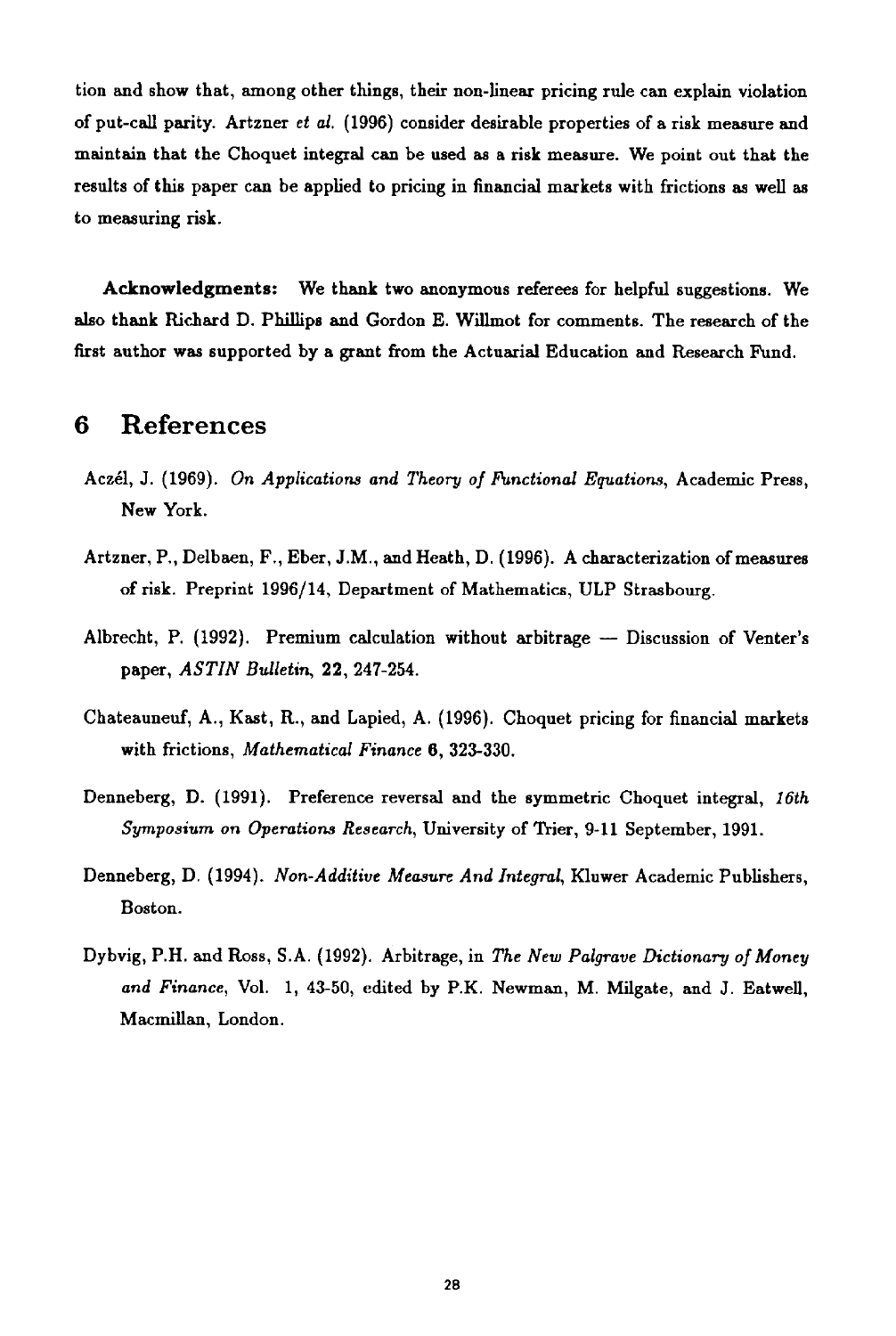- Hadar, J. and Russell, W. (1969). Rules for ordering uncertain prospects, *American Economic Review* 59(I), 25-34.
- Hickman, J.C. and Young, V.R. (1994). Discussion of H.U. Gerber and E.S.W. Shiu -- "Option pricing by Essclier transforms", *Transactions of the Society of Actuaries,*  Vol. XLVI, 99-140.
- Hiirlimann, W. (1994). Splitting risk and premium calculation. *Bulletin of the Swiss Association of Actuaries,* 167-197.
- Kaas, R., van Heerwaarden, A.E., and Goovaerts, M.J. (1994). *Ordering of Actuarial*  Risks, Education Series 1, CAIRE, Brussels.
- Meyers, G.G. (1991). The competitive market equilibrium risk load formula for increased limits ratemaking, *Proceedings of the Casualty Actuarial Society,* Vol. LXXVIII, 163- 200.
- Qniggin, J. (1993). *Generalized Ezpected Utility Theory: the rank-dependent model,*  Kluwer Academic Publishers, Boston.
- Schmeidler, D. (1986). Integral representation without additivity. *Proceedings of the American Mathematical Society,* 97, 255-261.
- Schmeidler, D. (1989). Subjective probability and expected utility without additivity, *Econometrica,* 57, 571-587.
- Venter, G.G. (1991). Premium calculation implications of reinsurance without arbitrage, *ASTIN Bulletin,* 21,223-230.
- von Neumann, J. and Morgenstern, O. (1947). *Theory of Games and Economic Behavior,*  (2nd edition). Princeton, NJ: Princeton University Press.
- Wang, S. (1995). Insurance pricing and increased limits ratemaking by proportional hazards transforms, *Insurance: Mathematics and Economics,* 17, 43-54.
- Wang, S. (1996a). Premium calculation by transforming the layer premium density, *ASTIN Bulletin,* 26, 71-92.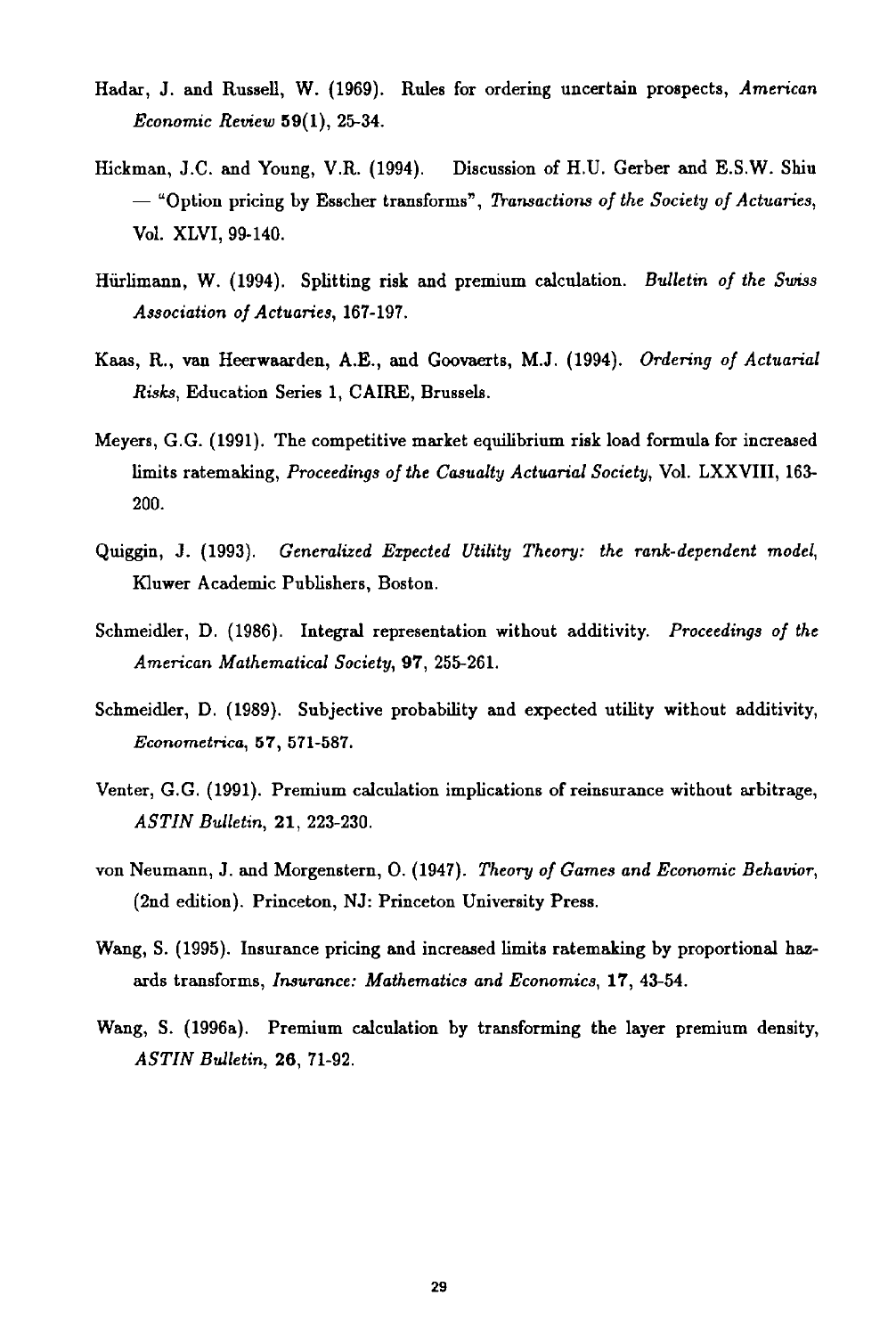- Wang, S. (1996b). Ambiguity-aversion and the economics of insurance, presented at the Risk Theory Seminar at Wisconsin-Madison in April 1996, submitted to *North American Actuarial Journal.*
- Wang, S. and Young, V.R. (1996). Risk-adjusted credibility premiums using distorted probabilities, submitted to *Scandinavian Actuarial Journal.*

Yaari, M.E. (1987). The dual theory of choice under risk, *Econometrica*, 55, 95-115.

## **Appendix A: Extension to real-valued random variables**

Let the set of insurance risks,  $X$ , be the collection of real-valued random variables on the measure space  $(\Omega, \mathcal{A}, P)$ . Extend the continuity axiom, Axiom 4, to include the third condition  $\lim_{d\to\infty}$  H[max(X, d)] = H[X].

If we assume that H satisfies Axioms 2 through 4 (extended), then we can represent H via the Choquet integral with respect to the monotone set function given in Theorem 1. Indeed, let  $X \in \mathcal{X}$  and  $M < 0$ ; then,  $\max(X, M) - M$  is a non-negative random variable. Because  $-M$ , a constant, is comonotonic with every risk, and because monotonicity and comonotonic additivity imply positive homogeneity of H, we have that

 $H[\max(X, M) - M] = H[\max(X, M)] + H[-M] = H[\max(X, M)] - M[H]$ .

Thus,  $H[\max(X, M)] = H[\max(X, M) - M] + M[H]1].$ 

By Greco's Representation Theorem applied to  $max(X, M) - M$ , we have that

$$
H[\max(X, M)] = \int [\max(X, M) - M] d\gamma + M\gamma(\Omega)
$$
  
= 
$$
\int [\max(X, M)] d\gamma - M\gamma(\Omega) + M\gamma(\Omega)
$$
  
= 
$$
\int [\max(X, M)] d\gamma.
$$

Now,

$$
H[X] = \lim_{M \to \infty} H[\max(X, M)]
$$
  
\n
$$
= \lim_{M \to \infty} [f^0_{-\infty} \{\gamma(\max(X, M) > t) - \gamma(\Omega)\} dt + \int_0^{\infty} \gamma(\max(X, M) > t) dt]
$$
  
\n
$$
= \lim_{M \to \infty} [f^M_{-\infty} \{\gamma(\Omega) - \gamma(\Omega)\} dt + \int_M^0 \{\gamma(X > t) - \gamma(\Omega)\} dt + \int_0^{\infty} \gamma(X > t) dt]
$$
  
\n
$$
= \lim_{M \to \infty} \int_M^0 \{\gamma(X > t) - \gamma(\Omega)\} dt + \int_0^{\infty} \gamma(X > t) dt
$$
  
\n
$$
= \int_{-\infty}^0 \{\gamma(X > t) - \gamma(\Omega)\} dt + \int_0^{\infty} \gamma(X > t) dt
$$
  
\n
$$
= \int X d\gamma.
$$